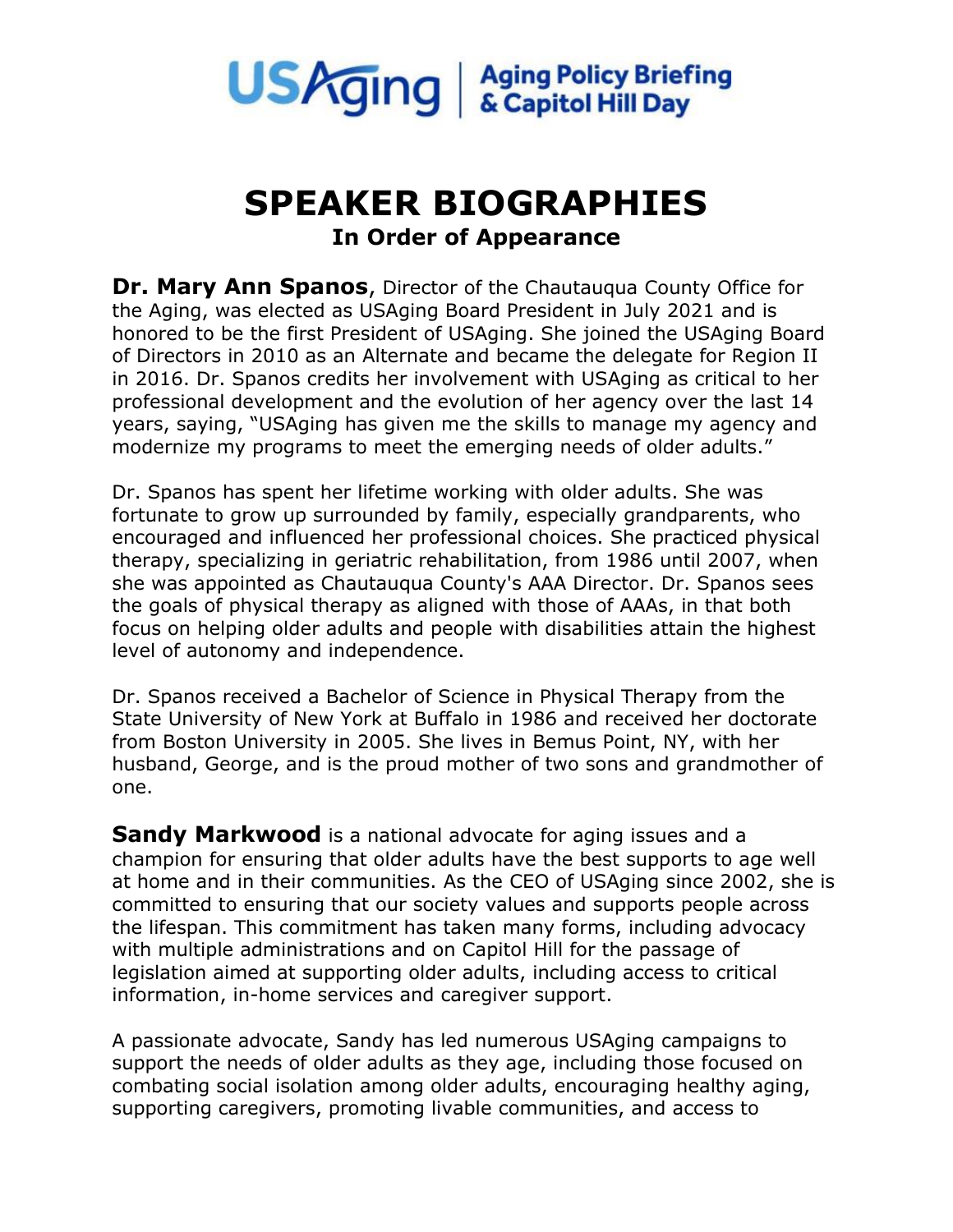transportation and housing options. Sandy has focused on the development of community planning practices that include the creation of dementia friendly communities and maximize the benefits of volunteering and engagement for people of all ages while preventing elder abuse and neglect. Sandy's goal and the goal of USAging is to ensure that older adults have the ability to age with maximum independence and quality of life. According to Sandy, aging isn't just about adding years to our lives, it's about adding life to those years.

Sandy has more than 30 years' experience in the development and delivery of aging, health, human services, housing and transportation programs in counties and cities across the nation. Prior to joining USAging, Sandy served as the Deputy Director of County Services at the National Association of Counties where she took a lead role in research, training, conference planning, program development, technical assistance and grants management.

Sandy holds bachelor's and master's degrees from the University of Virginia.

**Amy Gotwals** joined USAging in September 2005 and currently serves as Chief, Public Policy and External Affairs, a position created in 2014. Amy previously served as Director, Public Policy and Legislative Affairs. In her role, Amy leads USAging's public policy, advocacy, communications, external relations and membership relations activities. Representing local aging agencies, Amy serves as the lead in outreach to Congress and the Administration to ensure that needed resources and support services are available to older Americans and their caregivers.

Amy has 28 years of public policy, lobbying and grassroots organizing experience. She has represented diverse groups including the Older Women's League, the Center for Science in the Public Interest, the Alliance of Nonprofit Mailers and the National Network for Youth. Amy has a Bachelor of Arts in American Studies from Mount Holyoke College and earned a Master of Legislative Affairs from the George Washington University.

**Monica Billger** joined USAging as Director, Public Policy and Advocacy, in February 2021. In her role, Monica directs the association's legislative affairs and advocacy efforts to advance federal policies that address the needs of an aging America.

Prior to joining USAging, Monica worked for AlexRenew and oversaw local community engagement initiatives and supported regional outreach campaigns with the Metropolitan Washington Council of Governments. She brings over 15 years of nonprofit experience advocating for health and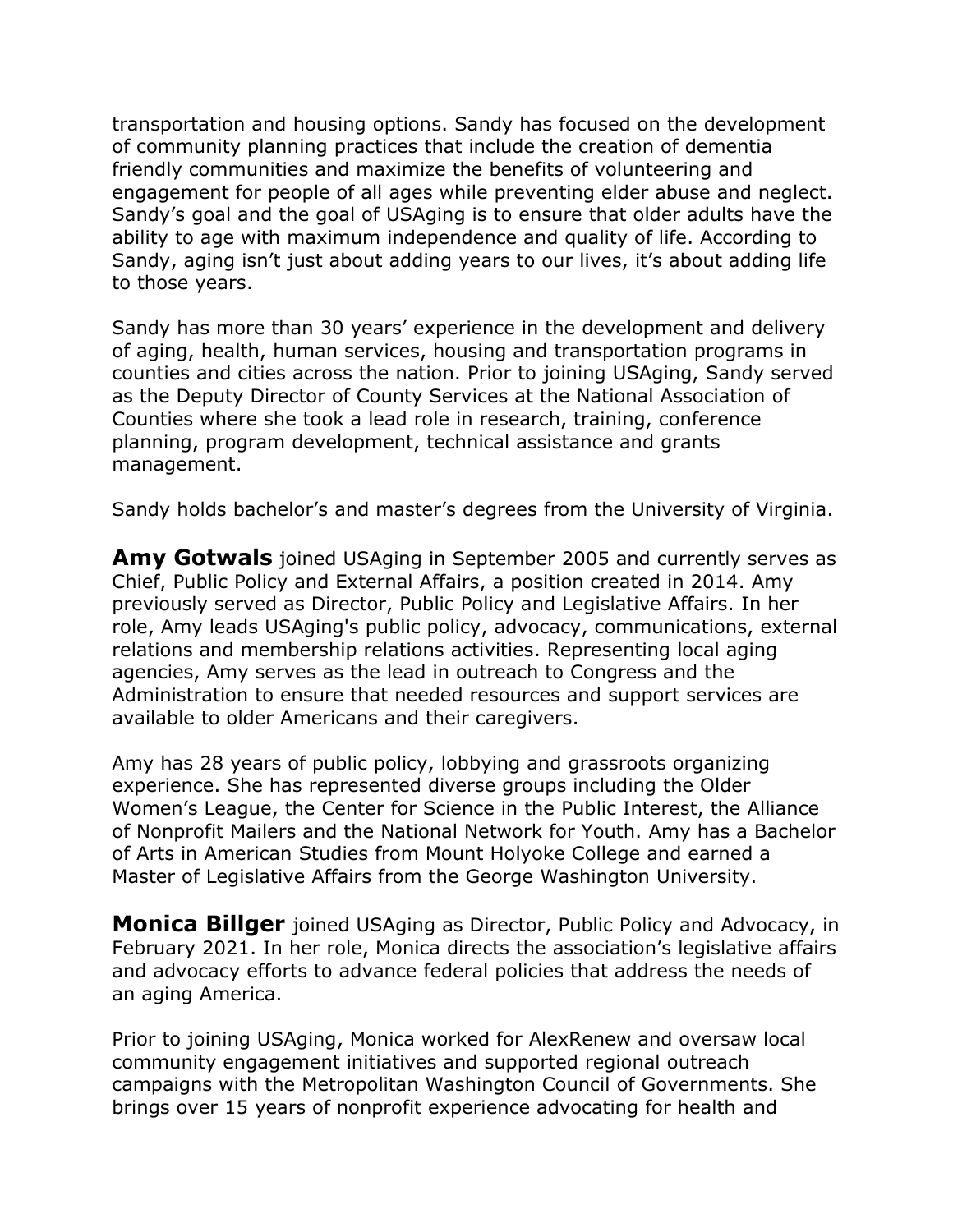environmental policy at Audubon Naturalist Society, American Physical Therapy Association, Parkinson's Action Network and the National Kidney Foundation. Monica also possesses 10 years of clinical practice as a registered nurse.

Monica holds a bachelor's degree in Nursing from the University of Michigan and a Master of Public Policy from Georgetown University.

**Ellen Nissenbaum** is the Senior Vice President for Government Affairs for the Center on Budget and Policy Priorities. Since 1984, she has directed the Center's work with federal policymakers and other national organizations to promote equitable and responsible fiscal policies. These efforts encompass a broad range of policy issues, such as federal budget and tax issues, refundable tax credits for low-income working families, Medicaid and health care, and nutrition programs. Her work with policymakers of both parties and their staffs has contributed to major policy improvements that reduce poverty and inequality and promote fiscal responsibility.

Regarded as one of the leading government affairs directors among nonprofit organizations in Washington, Ellen helps a broad array of both national and state organizations and coalitions strengthen their impact on federal policies by providing information on key policy developments in Congress and the Executive Branch, strategic guidance, and communications planning.

Ellen is frequently sought out for analysis and commentary by journalists at prominent news outlets covering legislative and budget developments.

**Robert Espinoza** is the Vice President of Policy at PHI, where he oversees its national advocacy, research, and public education division on the direct care workforce. He is a nationally recognized expert and frequent speaker on aging, long-term care, workforce, and equity issues. In 2020, he was selected for the first-ever CARE 100 list of the most innovative people working to re-imagine how we care in America today and as one of Next Avenue's 2020 Influencers in Aging. He also serves on the board of directors for the American Society on Aging, the National Academy of Social Insurance, and the FrameWorks Institute.

**Dr. Stuart Butler** is a senior fellow in Economic Studies at The Brookings Institution. Prior to joining Brookings, Butler spent 35 years at The Heritage Foundation as director of the Center for Policy Innovation and earlier as Vice President for Domestic and Economic Policy Studies. He is also a visiting fellow at the Convergence Center for Policy Resolution.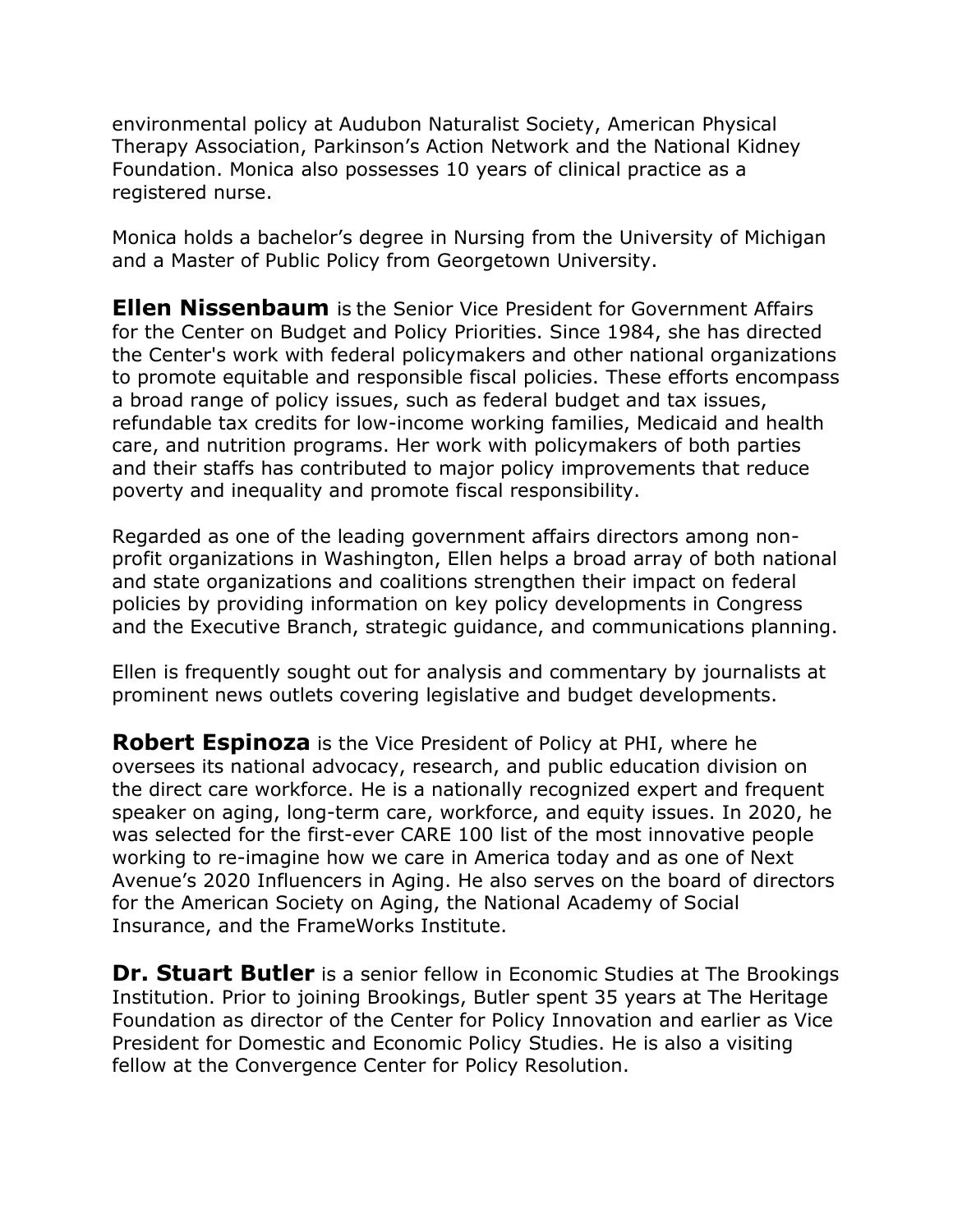Butler is a member of the editorial board of Health Affairs and the board of Mary's Center, a group of Washington, DC-area community health centers. He also serves on several advisory councils, including for the Peterson Center on Healthcare, the National Coalition for Cancer Survivorship, and the March of Dimes.

He served as a member of the Advisory Group for the Culture of Health Program and as member of the Board on Health Care Services of the National Academy of Medicine. He also served on the panel of health advisers for the Congressional Budget Office. For over 10 years he was an adjunct professor at Georgetown University's McCourt School of Public Policy and in 2002 he was an Institute of Politics Fellow at Harvard University.

Butler has played a prominent role in the debate over health care equity and reform, focusing on social determinants of health and the use of market approaches and state innovation. He has also researched and written on a wide range of other issues, including budget process reform, the future of higher education, economic mobility, and federal entitlement reform.

Stuart Butler was born in Shrewsbury, England, and emigrated to the United States in 1975, becoming a U.S. citizen in 1995. He was educated at St. Andrews University in Scotland, where he received a Bachelor of Science degree in physics and mathematics in 1968, a Master of Arts degree in economics and history in 1971, and a Ph.D. in American economic history in 1978.

Butler has received payment for consulting from the Peterson Center on Healthcare and UnitedHealthcare.

**Stacy Sanders** is the Staff Director of the U.S. Senate Special Committee on Aging for Chairman Bob Casey (D-PA). As Staff Director, Sanders oversees the Committee's team and advances a broad-based policy agenda to enhance health and economic security for older Americans and people with disabilities.

Before joining the Committee as Deputy Staff Director, Sanders was the Federal Policy Director for the Medicare Rights Center, a non-profit organization dedicated to advancing access to affordable health care. In this role, Sanders led the organization's federal policy analysis, regulatory and legislative advocacy and coalition building efforts.

Prior to that, Sanders oversaw a national advocacy campaign to build economic security for older adults at Wider Opportunities for Women where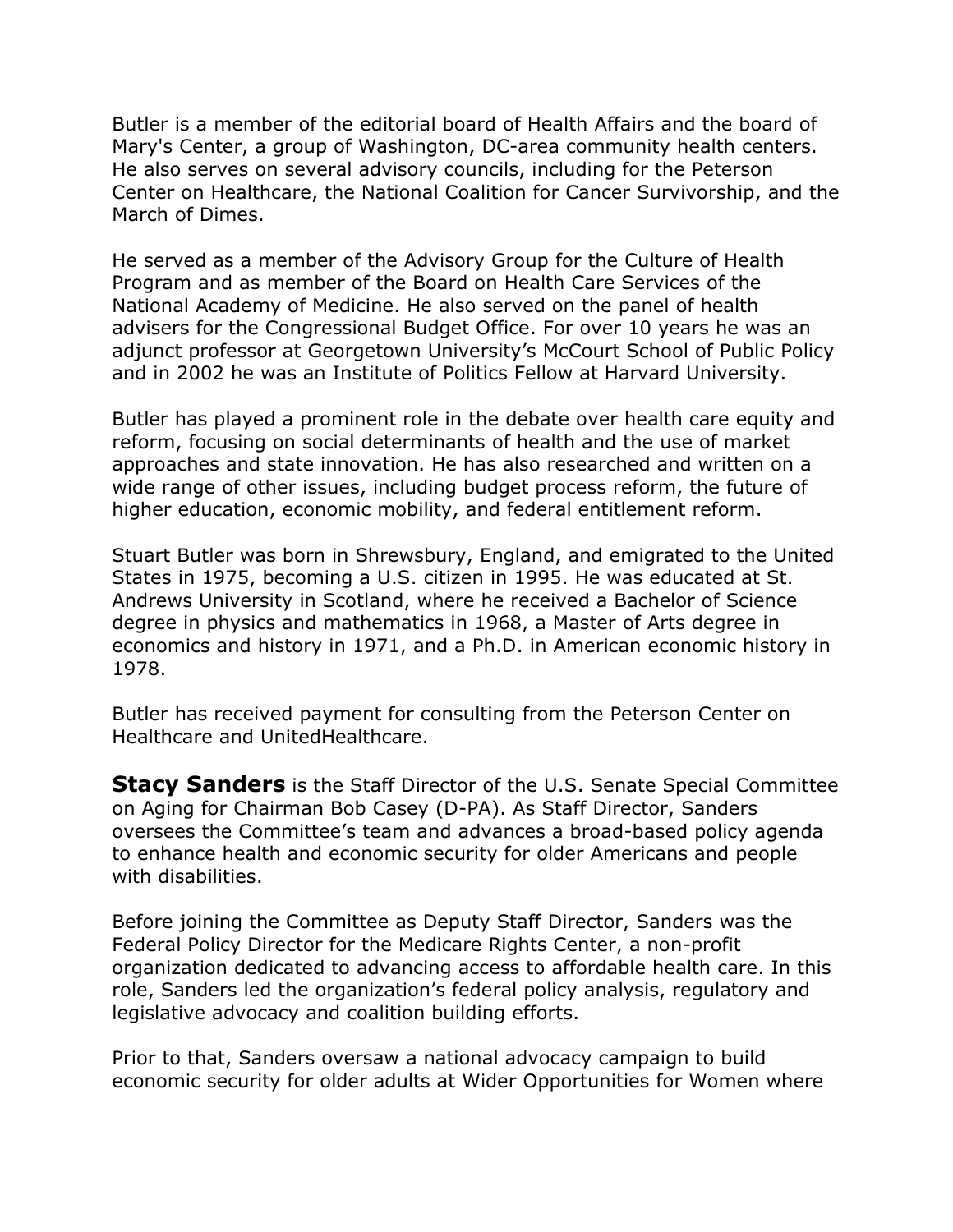she participated in federal initiatives to protect Social Security and strengthen the Older Americans Act.

**Susan Reinhard,** RN, PhD, FAAN, SVP at AARP, directs its Public Policy Institute, the focal point for state, federal and international policy research. Susan oversees PPI teams working on health security, financial security, and family, home, and community issues, and from that vantage point serves as editor-in-chief of Policy Plus Action: The AARP Public Policy Institute Newsletter. She also serves as Chief Strategist for the Center to Champion Nursing in America. She is a nationally recognized expert in health and longterm care, with extensive experience in conducting, directing and translating research to promote policy change. Previously, she served as Co-Director of Rutgers Center for State Health Policy, directing national initiatives to help people with disabilities live at home. She served three governors as Deputy Commissioner of the NJ Department of Health and Senior Services. Her research and policy expertise includes health care workforce, caregiving, consumer choice, community care options, and quality. A former faculty member at Rutgers College of Nursing, she is an American Academy of Nursing fellow. She holds a master's degree from the University of Cincinnati and a PhD from Rutgers University.

**Rita Choula** As the Director of Caregiving with the AARP Public Policy Institute, Rita Choula leads and provides content expertise on family caregiving initiatives throughout AARP and externally. Bridging policy and research to practice, much of her work focuses on identifying and supporting the needs of racially, ethnically and culturally diverse family caregivers through a multi-disciplinary approach that elevates the unique nature of each caregiving experience. She currently leads a strategic initiative that seeks to address disparities and build equity in long-term care for Black, Latino and Asian American Pacific Islander older adults and their family caregivers.

In collaboration with clinical experts and key stakeholders, Rita develops programs and tools that enable health care professionals to better recognize and support family caregivers across settings. Through the Home Alone Alliance, she leads the development and production of easily-accessible "How-To" videos that provide family caregivers with the technical information and guidance necessary to perform complex medical/nursing tasks. Most recently, Rita also managed a grant-funded initiative focused on elevating the recognition and support of family caregivers providing complex care by health care providers, particularly those in hospitals and larger health systems, through the identification of promising practices within these settings.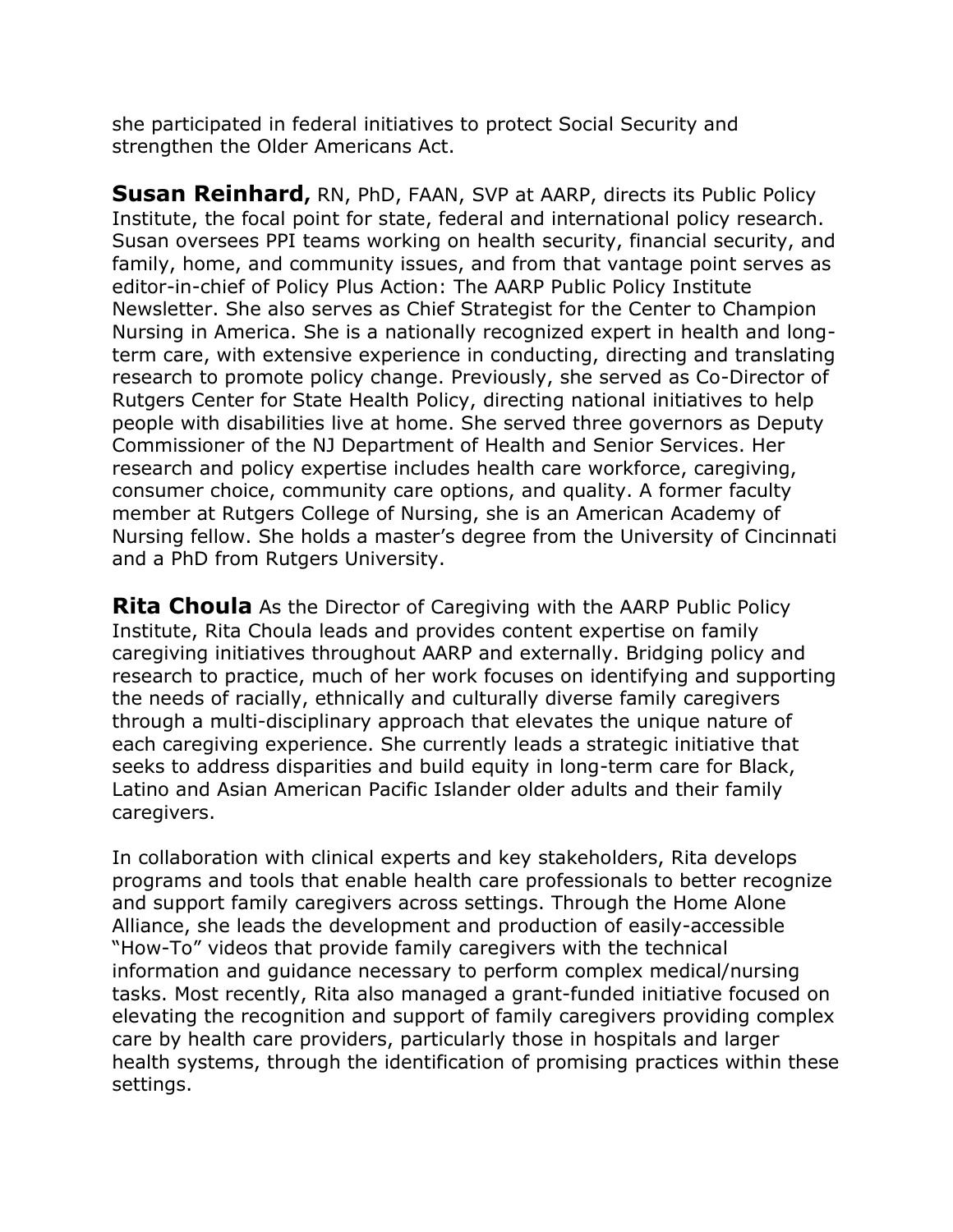Rita holds a master's degree in the Management of Aging Services from the University of Maryland Baltimore County. She is a currently a member of the Board of Directors for the Association of Frontotemporal Dementia.

**Mike Wittke** joined the National Alliance for Caregiving in 2016. He serves as the Vice President for Research & Advocacy and is a senior member of NAC's Executive Leadership team. He supported the organization's growth during a leadership transition and has expanded capacity within NAC's Research and Advocacy departments—focusing on bridging gaps between data and policy to address challenges facing family caregivers of older adults, people with disabilities, and those with serious or chronic conditions across the lifespan.

Mike earned a bachelor's degree in Social Work, with honors, from the University of Utah and a master's degree in Public Administration, with a concentration in non-profit management, from American University. Mike has previously served as Chair of the National Association of Social Workers (NASW) Political Action for Candidate Election Committee and as a member of the NASW Metro Chapter Board of Directors. He is currently on the Board of Directors for the Friends of Theodore Roosevelt Island.

**Anne Montgomery** directs Altarum's portfolio of Complex Care, LTSS and Nursing Home Quality Improvement, overseeing research and analysis aimed at coordination and integration of medical care and supportive services for a fast-growing population of older adults. Montgomery has three decades of policy experience working on Medicare, Medicaid and related programs, including those within the jurisdiction of the Older Americans Act and HRSA. Prior to Altarum, Montgomery served as a Senior Advisor for the U.S. Senate Special Committee on Aging, where she designed and developed hearings and numerous bills enacted as part of the Affordable Care Act, focusing on: upgrading quality and tightening accountability in the nursing home sector; expanding options for states to offer home and communitybased services in their Medicaid programs; improving geriatric competence across the workforce, including direct care workers; modernizing state background check systems for individuals working in long-term care settings; and improvement of Medicaid infrastructure. Montgomery has served as an analyst for the House Ways & Means Committee, the Government Accountability Office and the Alliance for Health Policy in Washington, DC. Montgomery also has international experience, serving as an Atlantic Fellow in Public Policy in 2001-2002 in London, where she conducted a comparative analysis of the role played by family caregivers in the development in public policy in the UK and the U.S.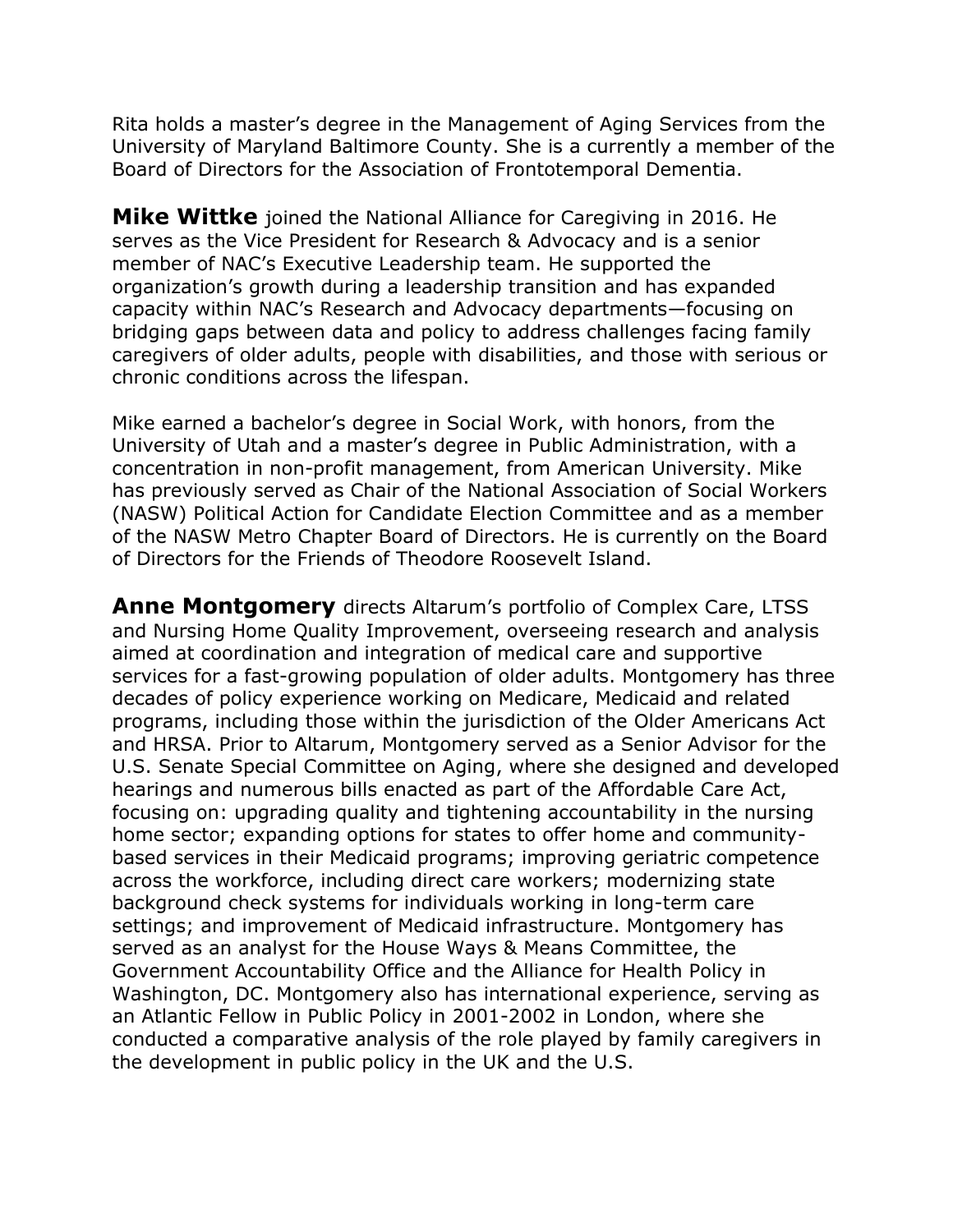Montgomery started her analytic career as a health and science journalist covering the National Institutes of Health and Congress.  She is a member of the National Academy of Social Insurance, Academy Health and the American Society on Aging, has an M.S. from Columbia University and a B.A. from the University of Virginia, and has taken gerontology coursework at Johns Hopkins University.

**Jennifer Baker** is a Senior Policy Aide with Chairman Senator Bob Casey on the United States Senate Special Committee on Aging and leads the Senator's aging services portfolio. She is committed to advancing quality of life and health outcomes among community-dwelling older adults. Baker has nearly a decade of experience leading collaborative community-based programs designed to support older adult independence and has served as the principal investigator for both federal and state-funded grants. Baker holds a master's degree in Public Health and certificates in Public Health Advocacy and Health Communications from the Johns Hopkins Bloomberg School of Public Health. As part of her practicum experience for the program, Baker worked with then ranking member Senator Bob Casey on the United States Senate Special Committee on Aging. She also received the Walker-Odyssey fellowship from her alma mater Hendrix College to explore cultures of dementia care and support internationally.

**Jack Arriaga** is the Senior Legislative Assistant for U.S. Representative Suzanne Bonamici (OR-01). Originally from Oregon, he has served on the Congresswoman's staff in Washington, DC, for just over a decade. Jack's policy portfolio includes health care, reproductive rights, immigration, veterans, and other issues—but a primary focus of his work is advancing the Congresswoman's priorities as Chair of the Civil Rights and Human Services subcommittee of the House Committee on Education and Labor. Given that subcommittee's jurisdiction over the Older Americans Act (OAA), Congresswoman Bonamici has been a consistent leader in supporting OAA services, program staffs and volunteers, and the people they serve. These efforts include securing robust federal funding for OAA programs, the recent introduction of H.Res. 993 recognizing the 50th anniversary of OAA nutrition programs, and—most significantly—the passage into law of the Congresswoman's OAA reauthorization bill, H.R. 4334, the Supporting Older Americans Act of 2020. Jack attended Gonzaga University in Spokane, WA. He and his partner Liz also enjoy sailing, crossword puzzles, and doting on their two photogenic cats, Tibby and Max.

**Kripa Sreepada** currently serves as Health Policy Advisor to Sen. Tina Smith. She previously served as Health Care Legislative Assistant to Congressman Joseph Crowley, Chairman of the House Democratic Caucus.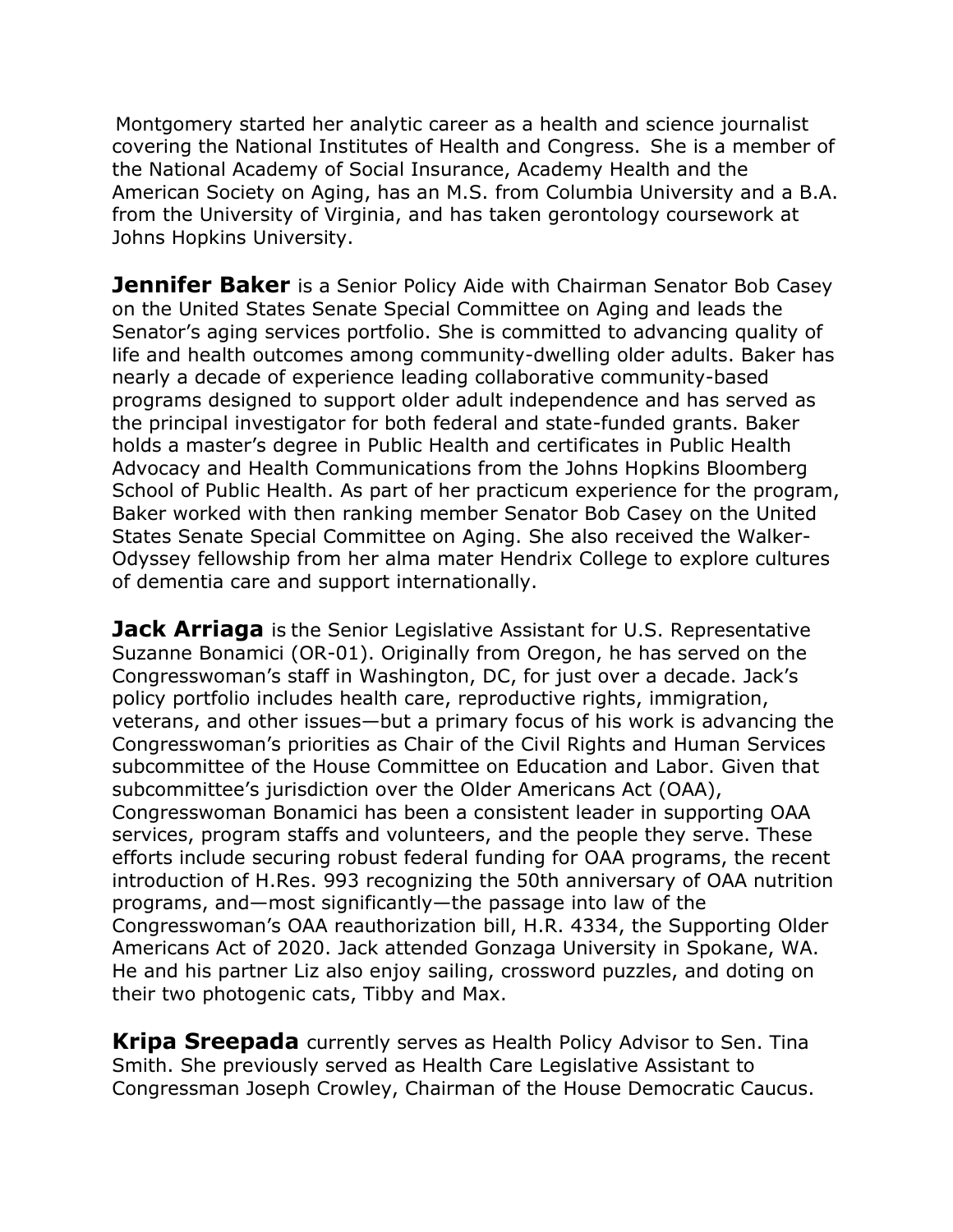She is a former David A. Winston Health Policy Fellow and completed her fellowship placement with the Senate Finance Committee under Ranking Member Ron Wyden. Before working for Congress, Sreepada worked as an Associate Administrator at a Continuing Care Retirement Community (CCRC) and became a Licensed Nursing Home Administrator (LNHA) for the state of Connecticut. Sreepada graduated summa cum laude from Cornell University with her Master of Health Administration (MHA), and she graduated cum laude from Saint Louis University with her Bachelor of Science in Public Health. A native of Missouri, Sreepada has a lifelong passion for older adults and the multidimensional challenges of aging well in American society.

**Alison Barkoff** is currently serving as ACL's Acting Administrator and as the Acting Assistant Secretary for Aging. A sibling of an adult brother with developmental disabilities and a civil rights attorney, Alison is a lifelong advocate for community living—both professionally and personally—and has been at the forefront of national efforts to expand the home and communitybased services that make it possible.

As part of countless coalitions of people with disabilities, older adults, and advocates, she has fought to uphold the rights of people with disabilities and older adults and ensure their access to health care, housing, employment, education, and all other facets of American life. She has testified before Congress and the US Commission on Civil Rights on disability rights and community living.

She has served in a variety of leadership roles with disability rights organizations, including leading advocacy efforts at the Center for Public Representation and the Bazelon Center for Mental Health Law. She also is a veteran of the federal government. As Special Counsel for Olmstead Enforcement in the Civil Rights Division of the Department of Justice, she led efforts to enforce the rights of people with disabilities to live, work and fully participate in their communities. She also led interagency initiatives with the Centers for Medicare & Medicaid Services on Medicaid HCBS and with the Department of Labor on direct care workforce issues

She has brought that same focus on collaboration and coordination to her current role. Under her leadership, ACL is working with partners across HHS and the federal government on initiatives and interagency approaches to issues that affect people with disabilities and older adults, such as expanding access to HCBS and affordable, accessible housing; strengthening the direct care workforce; increasing competitive, integrated employment for people with disabilities; and advancing equity, to name just a few.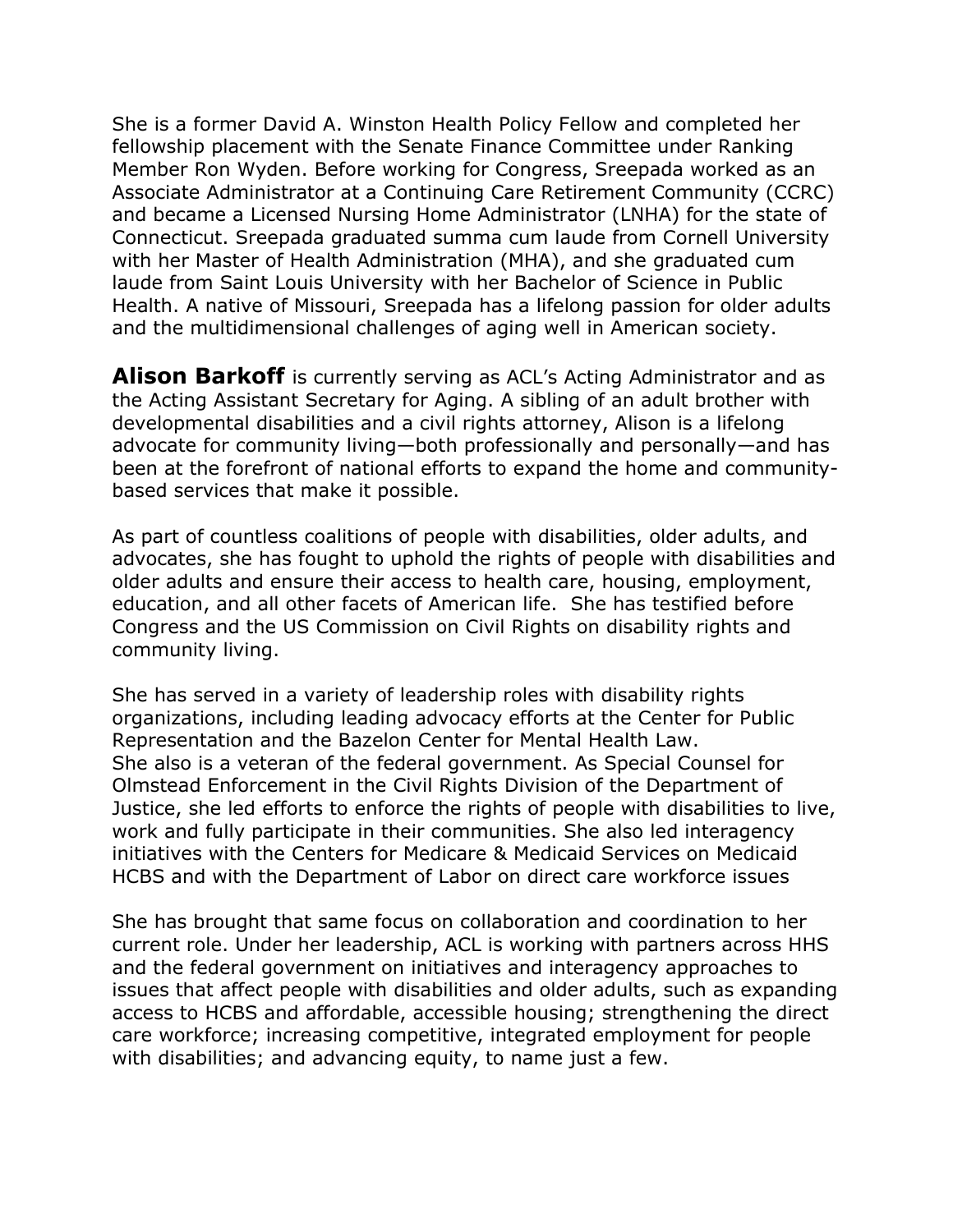**Edwin Walker** As the Deputy Assistant Secretary for Aging, Edwin L. Walker leads the Administration on Aging in advocating on behalf of older Americans.

In this capacity, he guides and promotes the development of home and community-based long-term care programs, policies, and services designed to afford older people and their caregivers the ability to age with dignity and independence and to have a broad array of options available for an enhanced quality of life. This includes the promotion and implementation of evidence-based prevention interventions proven effective in avoiding or delaying the onset of chronic disease and illness.

Prior to joining HHS in 1992, Walker served as the Director of the Missouri Division of Aging, responsible for administering a comprehensive set of human service programs for older persons and adults with disabilities.

He received a Juris Doctor degree in law from the University of Missouri-Columbia School of Law and a Bachelor of Arts degree in Mass Media Arts from Hampton University.

**Melissa Harris** has been with the Centers for Medicare & Medicaid Services (CMS) since the summer of 1995 and is currently a Deputy Director for the Disabled and Elderly Health Programs Group (DEHPG). Prior to this role, Melissa was a Senior Policy Advisor in DEHPG, developing and implementing a myriad of policies advancing home and community-based services as an alternative to institutional placement.

Before joining the Office of the Group Director, she was the Director of the Division of Benefits and Coverage from 2012 to 2015, in which she was responsible for overseeing implementation of most Medicaid benefits, including benefits provided to individuals in the Medicaid expansion population, and the establishment of national benefit policy.

**Martha Roherty** is the Executive Director of ADvancing States (formerly NASUAD). ADvancing States was founded in 1964 under the name National Association of State Units on Aging (NASUA). In 2019, the association changed its name to ADvancing States. Today, ADvancing States represents the nation's 56 state and territorial agencies on aging and disabilities and long-term services and supports directors. ADvancing States supports visionary leadership, the advancement of systems innovation and the articulation of national policies that support long term services and supports for older adults and people with disabilities. The primary purposes of ADvancing States are to serve as a focal point of communication between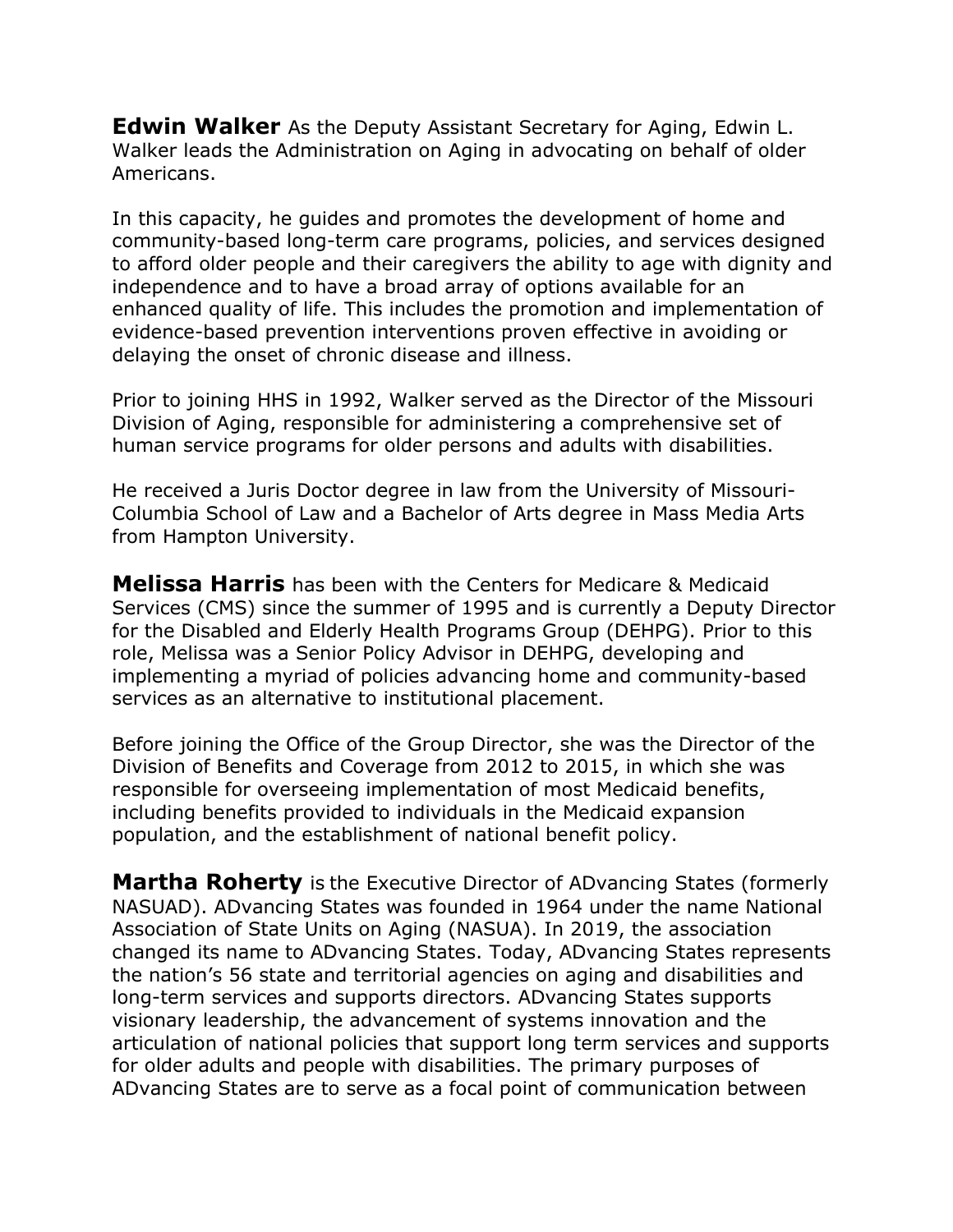the states and the federal government and to provide an information network among the states on long-term services and supports.

**Nicole Jorwic** is the Chief of Advocacy and Campaigns at Caring Across Generations. Before joining Caring Across, Nicole was Senior Director of Public Policy and Senior Executive Officer of State Advocacy at The Arc of the United States. Before coming to DC to work on federal advocacy, Nicole served as Senior Policy Advisor and Manager of the Employment First Initiative in Illinois. Prior to that appointment, Nicole was the CEO/President of the Institute on Public Policy for People with Disabilities. Nicole is also an accomplished special education attorney and an advocate for students with disabilities and their families. Nicole is most importantly a sibling: her brother Chris is 32 and has autism.

**Bob Blancato** is the Executive Director of the National Association of Nutrition and Aging Services Programs. He is also President of Matz, Blancato and Associates, the National Coordinator of the bipartisan 3000 member Elder Justice Coalition, and the National Coordinator of the Defeat Malnutrition Today coalition.

Bob has long been recognized as a national advocate with policy expertise on behalf of older adults. In 2019, he was invited by both the Senate Finance Committee and House Ways and Means Committee to testify on a range of issues. Bob's prior work history includes 17 years as a staffer in Congress and an appointment by President Clinton to be the Executive Director of the 1995 White House Conference on Aging, one of four he has participated in. He is a member of the Senior Executive Service.

As a volunteer, he currently serves on the National Board of AARP and the board of the National Hispanic Council on Aging. In 2019, Bob began a fouryear term on the National Advisory Committee on Rural Health and Human Services, appointed by HHS Secretary Azar.

Bob holds a BA from Georgetown University and an MPA from American University. Bob has won numerous awards for advocacy, most recently the American Society for Aging's ASA Hall of Fame Award awarded in April 2021.

**David Lipschutz** joined the Center for Medicare Advocacy in June 2010. Based in the Center's Washington, DC, office, Lipschutz engages in public policy issues surrounding Medicare and related coverage as they impact Medicare beneficiaries. This work includes federal administrative and legislative advocacy, collaboration with other consumer advocates to address systemic issues, and monitoring, analyzing and commenting on current